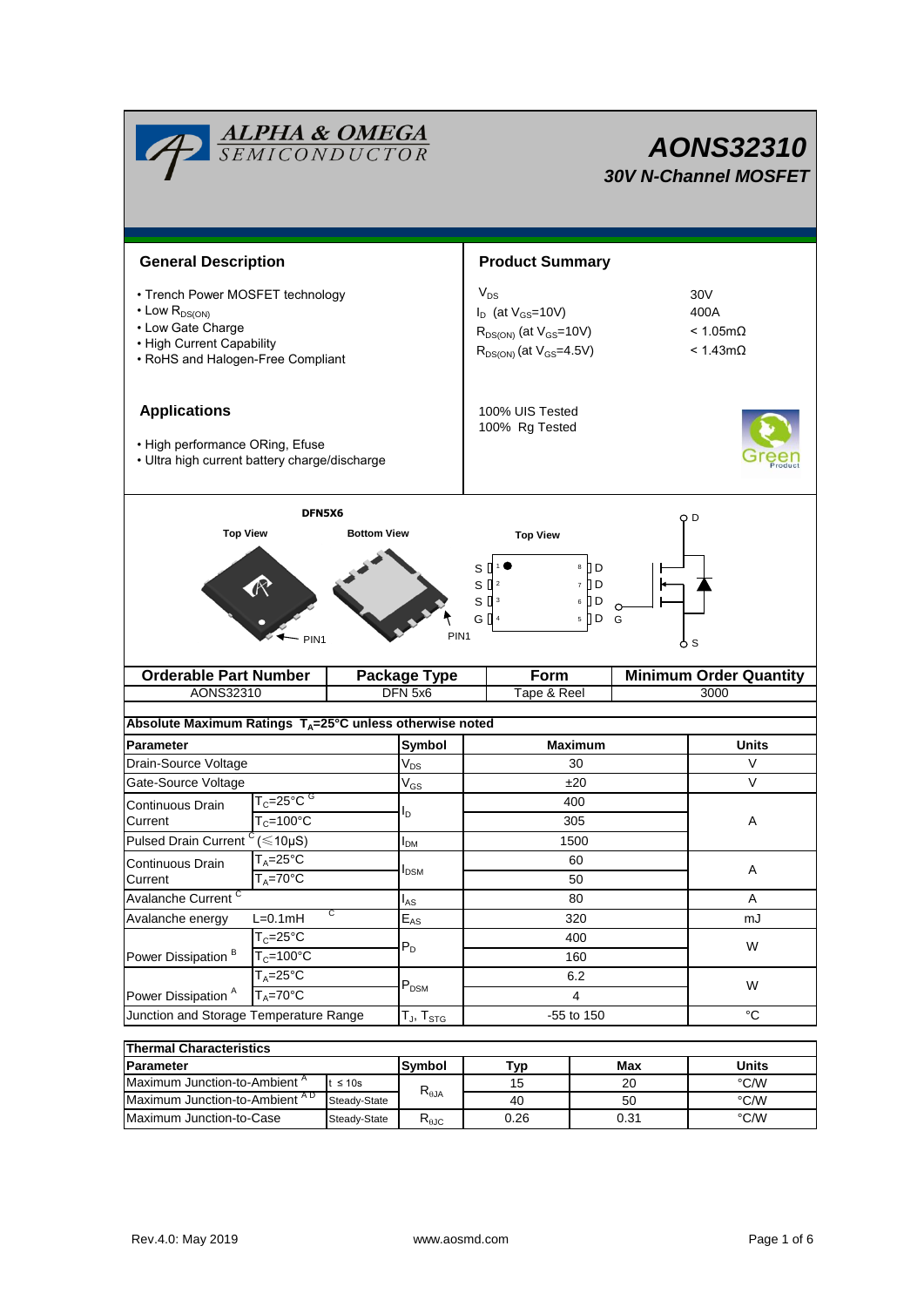

#### **Electrical Characteristics (TJ=25°C unless otherwise noted)**

| <b>Symbol</b>                          | Parameter                             | <b>Conditions</b>                                             |                                | Min  | <b>Typ</b> | Max       | <b>Units</b> |  |  |  |
|----------------------------------------|---------------------------------------|---------------------------------------------------------------|--------------------------------|------|------------|-----------|--------------|--|--|--|
| <b>STATIC PARAMETERS</b>               |                                       |                                                               |                                |      |            |           |              |  |  |  |
| $BV_{DSS}$                             | Drain-Source Breakdown Voltage        | $I_D = 250 \mu A$ , $V_{GS} = 0V$                             |                                | 30   |            |           | $\vee$       |  |  |  |
| $I_{DSS}$                              | Zero Gate Voltage Drain Current       | $V_{DS}$ =30V, $V_{GS}$ =0V                                   |                                |      |            | 1         | μA           |  |  |  |
|                                        |                                       |                                                               | $T_{\rm J}$ =55°C              |      |            | 5         |              |  |  |  |
| $I_{GSS}$                              | Gate-Body leakage current             | $V_{DS} = 0V$ , $V_{GS} = \pm 20V$                            |                                |      |            | ±100      | nA           |  |  |  |
| $V_{GS(th)}$                           | Gate Threshold Voltage                | $V_{DS} = V_{GS}$ , $I_D = 250 \mu A$                         |                                | 0.8  | 1.3        | 1.8       | V            |  |  |  |
|                                        |                                       | $V_{GS}$ =10V, $I_{D}$ =20A                                   |                                |      | 0.8        | 1.05      | $m\Omega$    |  |  |  |
| $R_{DS(ON)}$                           | Static Drain-Source On-Resistance     |                                                               | $T_{\parallel} = 125^{\circ}C$ |      | 1          | 1.25      |              |  |  |  |
|                                        |                                       | $V_{GS} = 4.5V, I_D = 20A$                                    |                                | 1.1  | 1.43       | $m\Omega$ |              |  |  |  |
| $g_{FS}$                               | Forward Transconductance              | $V_{DS} = 5V$ , $I_D = 20A$                                   |                                | 68   |            | S         |              |  |  |  |
| $V_{SD}$                               | Diode Forward Voltage                 | $IS=1A, VGS=0V$                                               |                                |      | 0.6        | 1         | V            |  |  |  |
| $I_{\rm S}$                            | Maximum Body-Diode Continuous Current |                                                               |                                |      | 200        | A         |              |  |  |  |
|                                        | <b>DYNAMIC PARAMETERS</b>             |                                                               |                                |      |            |           |              |  |  |  |
| $C_{\text{iss}}$                       | <b>Input Capacitance</b>              |                                                               |                                |      | 15350      |           | pF           |  |  |  |
| $C_{\rm oss}$                          | <b>Output Capacitance</b>             | $V_{GS}$ =0V, $V_{DS}$ =15V, f=1MHz                           |                                | 1430 |            | рF        |              |  |  |  |
| $\mathbf{C}_{\text{rss}}$              | Reverse Transfer Capacitance          |                                                               |                                | 900  |            | рF        |              |  |  |  |
| $R_{g}$                                | Gate resistance                       | $f = 1$ MHz                                                   | 0.6                            | 1.3  | 2          | Ω         |              |  |  |  |
|                                        | <b>SWITCHING PARAMETERS</b>           |                                                               |                                |      |            |           |              |  |  |  |
| $Q_g(10V)$                             | <b>Total Gate Charge</b>              | $V_{GS}$ =10V, $V_{DS}$ =15V, $I_{D}$ =20A                    |                                |      | 240        |           | nC           |  |  |  |
| $Q_g(4.5V)$                            | <b>Total Gate Charge</b>              |                                                               |                                |      | 110        |           | nC           |  |  |  |
| $\mathsf{Q}_{\text{gs}}$               | Gate Source Charge                    |                                                               |                                |      | 28         |           | nC           |  |  |  |
| $\mathsf{Q}_{\underline{\mathsf{gd}}}$ | Gate Drain Charge                     |                                                               |                                | 35   |            | nC        |              |  |  |  |
| $t_{D(on)}$                            | Turn-On DelayTime                     | $V_{GS}$ =10V, $V_{DS}$ =15V, R <sub>1</sub> =0.75 $\Omega$ , |                                |      | 17         |           | ns           |  |  |  |
| $t_r$                                  | Turn-On Rise Time                     |                                                               |                                |      | 16.5       |           | ns           |  |  |  |
| $t_{D(off)}$                           | Turn-Off DelayTime                    | $R_{\text{GEN}} = 3\Omega$                                    |                                | 150  |            | ns        |              |  |  |  |
| $t_f$                                  | <b>Turn-Off Fall Time</b>             |                                                               |                                |      | 35         |           | ns           |  |  |  |
| $\mathfrak{t}_{\text{rr}}$             | Body Diode Reverse Recovery Time      | $I_F = 20A$ , di/dt=500A/ $\mu$ s                             |                                | 20   |            | ns        |              |  |  |  |
| $Q_{rr}$                               | Body Diode Reverse Recovery Charge    | $I_F = 20A$ , di/dt=500A/ $\mu$ s                             |                                | 65   |            | nC        |              |  |  |  |

A. The value of  $R_{qJA}$  is measured with the device mounted on 1in<sup>2</sup> FR-4 board with 2oz. Copper, in a still air environment with T<sub>A</sub> =25°C. The Power dissipation P<sub>DSM</sub> is based on R <sub>0JA</sub> t≤ 10s and the maximum allowed junction temperature of 150°C. The value in any given application depends on the user's specific board design.

B. The power dissipation P<sub>D</sub> is based on T<sub>J(MAX)</sub>=150°C, using junction-to-case thermal resistance, and is more useful in setting the upper dissipation<br>limit for cases where additional heatsinking is used.

C. Single pulse width limited by junction temperature  $T_{J(MAX)}$ =150°C.

D. The  $R_{qJA}$  is the sum of the thermal impedance from junction to case  $R_{qJC}$  and case to ambient.

E. The static characteristics in Figures 1 to 6 are obtained using <300us pulses, duty cycle 0.5% max.

F. These curves are based on the junction-to-case thermal impedance which is measured with the device mounted to a large heatsink, assuming a maximum junction temperature of  $T_{J(MAX)}=150^{\circ}$  C. The SOA curve provides a single pulse rating.

G. The maximum current rating is package limited.

H. These tests are performed with the device mounted on 1 in<sup>2</sup> FR-4 board with 2oz. Copper, in a still air environment with  $T_a=25^\circ$  C.

APPLICATIONS OR USE AS CRITICAL COMPONENTS IN LIFE SUPPORT DEVICES OR SYSTEMS ARE NOT AUTHORIZED. AOS DOES NOT ASSUME ANY LIABILITY ARISING OUT OF SUCH APPLICATIONS OR USES OF ITS PRODUCTS. AOS RESERVES THE RIGHT TO IMPROVE PRODUCT DESIGN,FUNCTIONS AND RELIABILITY WITHOUT NOTICE.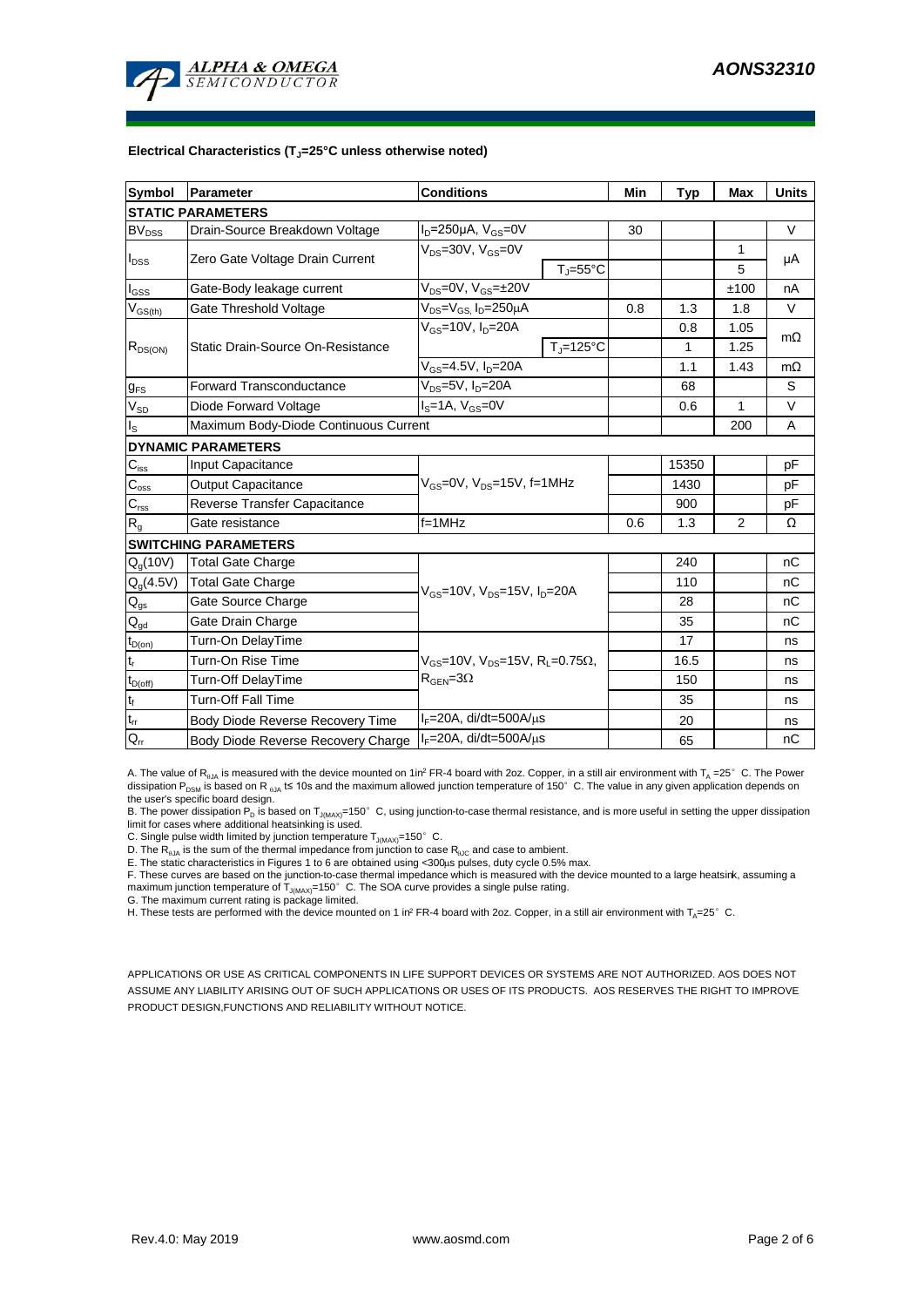

#### **TYPICAL ELECTRICAL AND THERMAL CHARACTERISTICS**

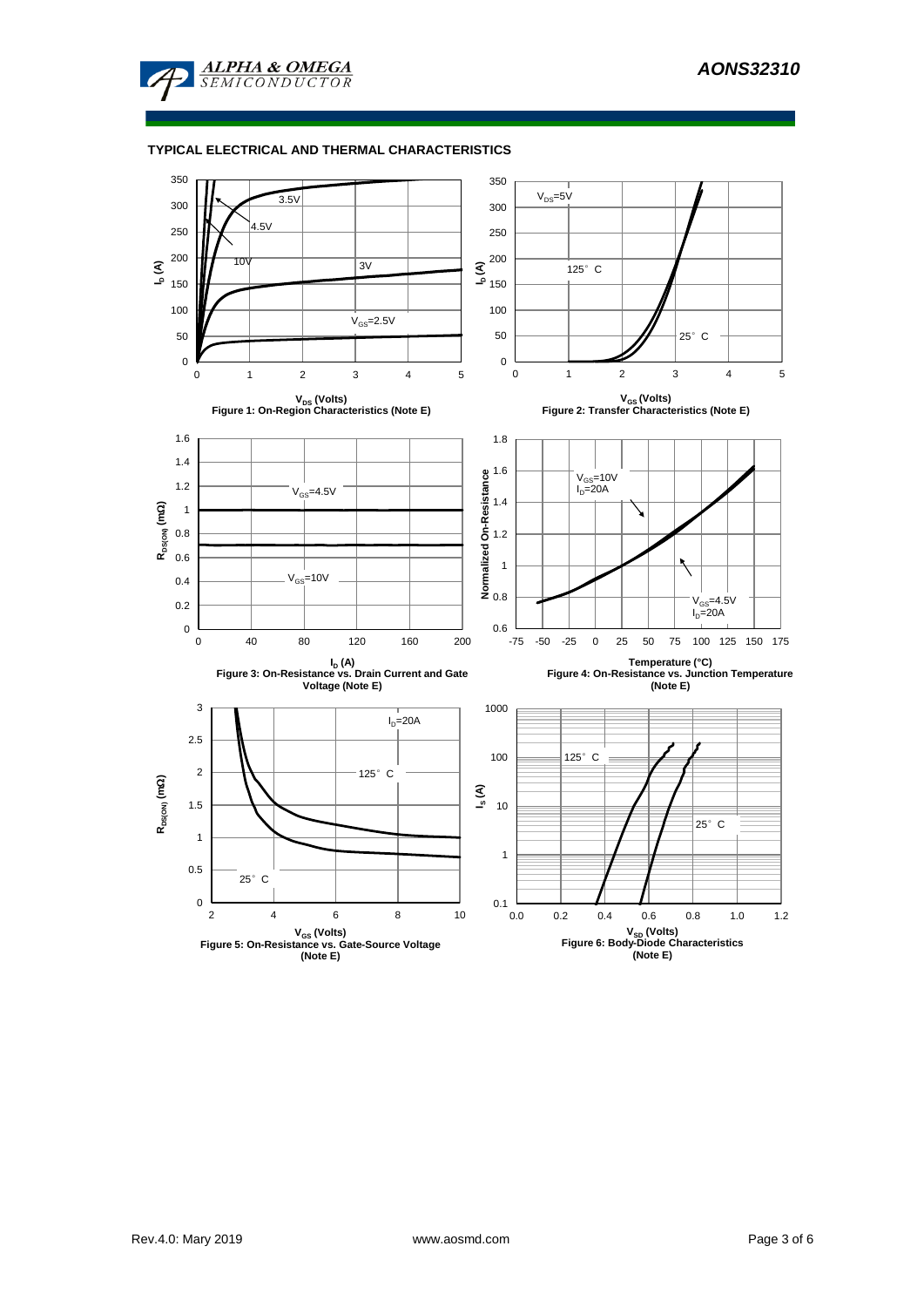

#### **TYPICAL ELECTRICAL AND THERMAL CHARACTERISTICS**

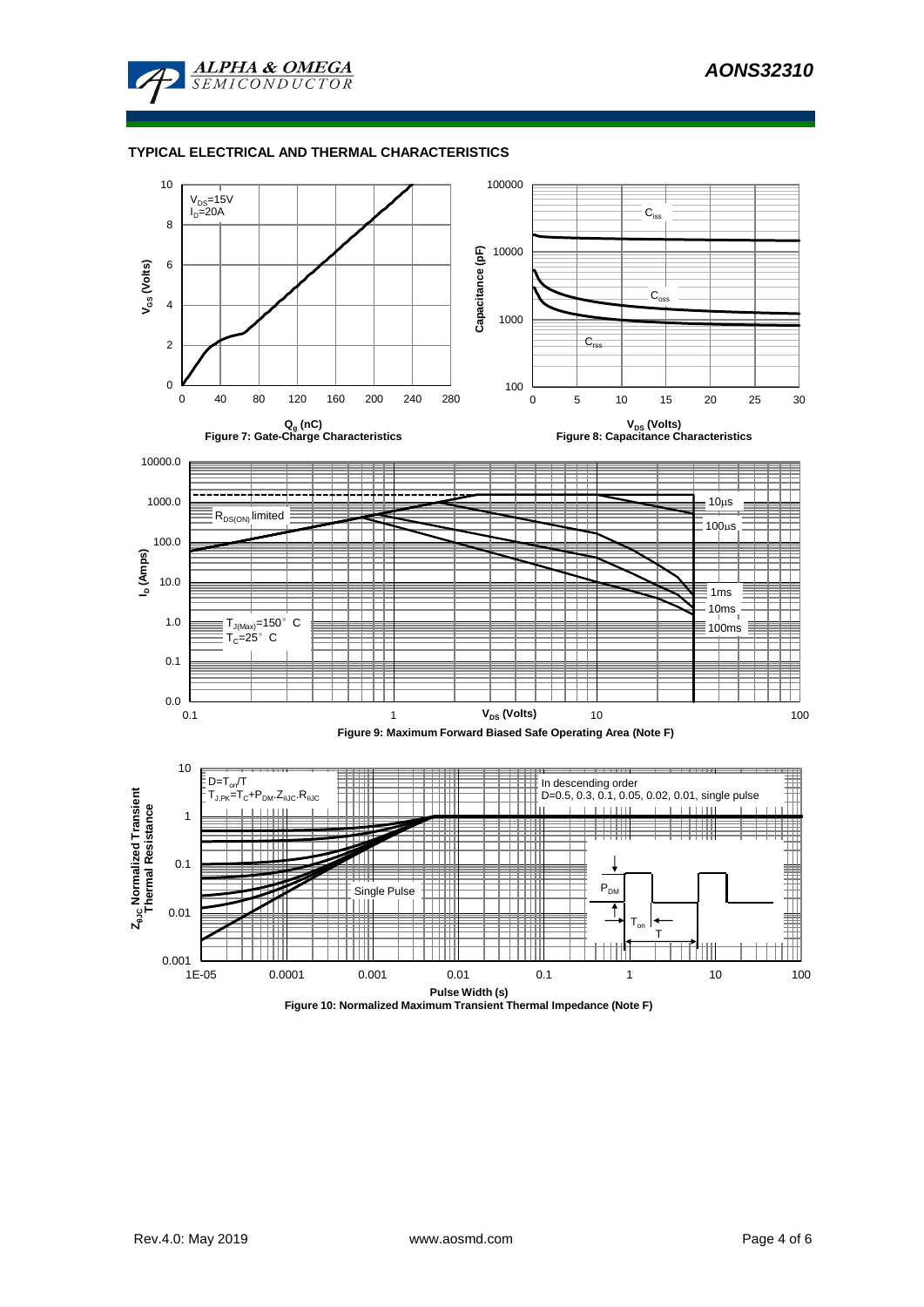

### **TYPICAL ELECTRICAL AND THERMAL CHARACTERISTICS**



**Pulse Width (s) Figure 14: Normalized Maximum Transient Thermal Impedance (Note H)**